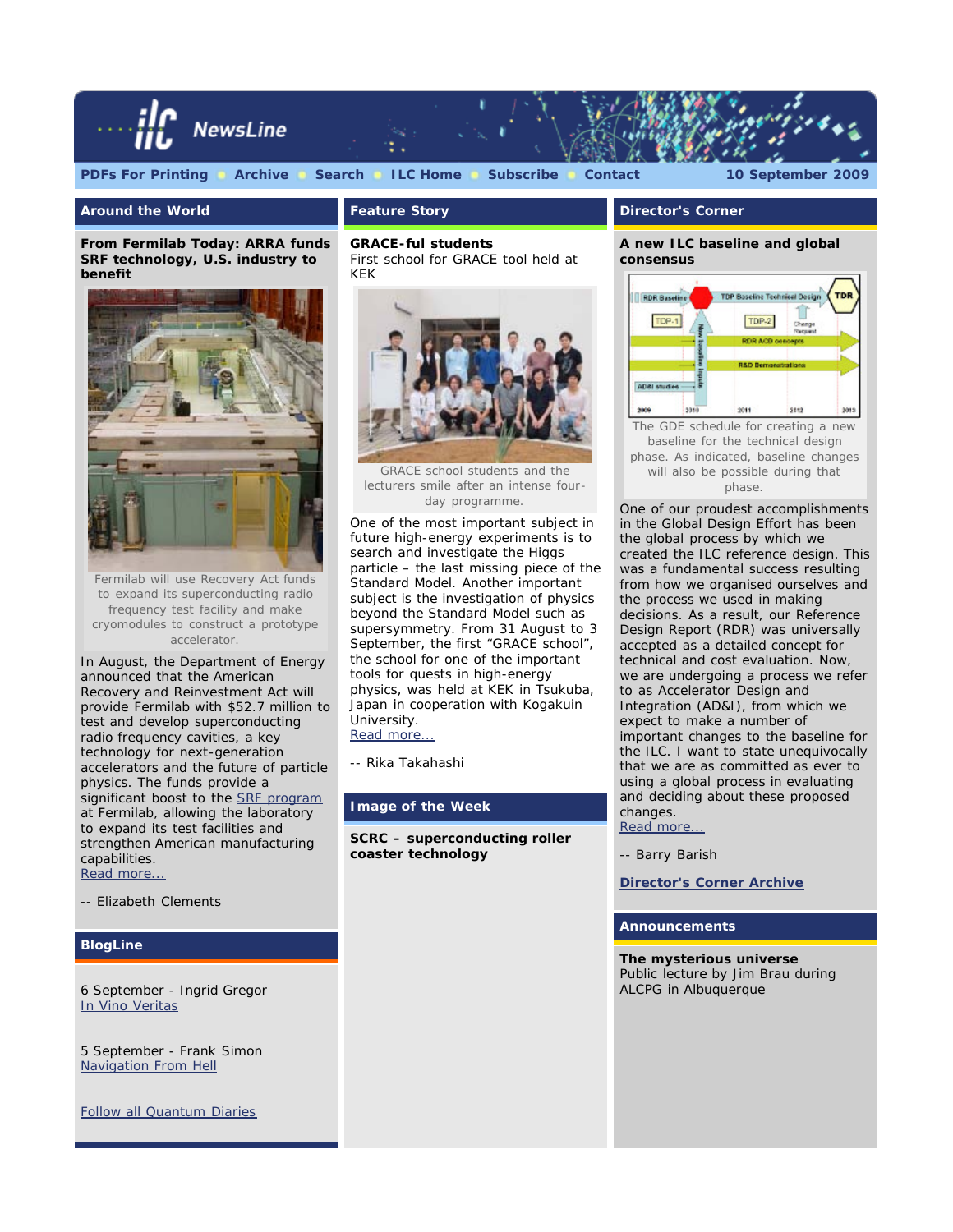

#### **Upcoming meetings, conferences, workshops**

#### [14th International Conference on RF](http://www.helmholtz-berlin.de/events/srf2009/) [Superconductivity \(SRF2009\)](http://www.helmholtz-berlin.de/events/srf2009/) Berlin, Germany 20-25 September 2009

#### [2009 Linear Collider Workshop of the](http://panda.unm.edu/LCWA09/) [Americas \(ALCPG09\)](http://panda.unm.edu/LCWA09/)

The University of New Mexico, Albuquerque, New Mexico, USA 29 September - 3 October 2009

## [The mysterious universe - Exploring](http://www.linearcollider.org/cms/?pid=1000665)

[our world with particle accelerators](http://www.linearcollider.org/cms/?pid=1000665) *Free public lecture by Jim Brau* University of New Mexico, Albuquerque (Anthropology Lecture Hall 163), New Mexico, USA 1 October 2009, 7pm

## [CLIC09 Workshop](http://indico.cern.ch/conferenceDisplay.py?confId=45580) **CERN**

12-16 October 2009

[12th International Conference On](http://icalepcs2009.spring8.or.jp/) **[Accelerator And Large Experimental](http://icalepcs2009.spring8.or.jp/)** [Physics Control Systems \(ICALEPCS](http://icalepcs2009.spring8.or.jp/) [2009\)](http://icalepcs2009.spring8.or.jp/)  Kobe International Conference Center, Kobe, Japan 12-16 October 2009

# **Upcoming school**

#### [Fourth International Accelerator](http://www.linearcollider.org/cms/?pid=1000620) **[School for Linear Colliders](http://www.linearcollider.org/cms/?pid=1000620)** Beijing, China 7-18 September 2009

**[GDE Meetings calendar](http://ilcagenda.cern.ch/wcalendar.py?selCateg=0) [View complete ILC calendar](http://www.linearcollider.org/cms/?pid=1000012)**



[The ultracold roller coaster in the](http://www.linearcollider.org/newsline/images/2009/20090910_iotw.jpg) science fun corner was only one of many attractions at last week's open house at KEK. Some 4000 people from Tsukuba and beyond admired the lab's wide scope of activities, including many ILC-related exhibits. Image: Nobu Toge

# **In the News**

From *Physorg.com* 7 September 2009 **Belle Finds a Hint of New Physics in Extremely Rare B Decays** The purpose of the B factory experiment is to elucidate the fundamental laws of elementary particles by producing B mesons that contain the second heaviest quark (bottom). [Read more...](http://www.physorg.com/news171567213.html)

## From *Le Monde* 5 September 2009

### **Retour vers le Big Bang** Un régime de croisière [pour le LHC] qui, justifie le directeur, assure "un fonctionnement en toute sécurité",

tout en offrant aux physiciens la possibilité de vraies découvertes. L'accélérateur le plus puissant après celui du CERN, le Tevatron américain du Fermilab de Chicago, ne développe qu'une énergie de 2 TeV. [Read more...](http://www.lemonde.fr/planete/article/2009/09/04/retour-vers-le-big-bang_1235862_3244.html#ens_id=1235947) (in French)

#### From *Symmetry Breaking* 3 September 2009 **Turkey plans an accelerator center**

TAC represents the second accelerator center in the Middle East. The first, SESAME, is a synchrotron



Don't miss Jim Brau's free public lecture about the role particle accelerators play in exploring our mysterious universe! It will start at 7 pm on 1 October at the University of New Mexico. For more information go to

[linearcollider.org/mysteriousuniverse](http://www.linearcollider.org/cms/?pid=1000665)

# **arXiv preprints**

[0909.1064](http://arxiv.org/abs/0909.1064) Full electroweak one-loop corrections to *W+ W-Z0* production at the ILC

# [0909.1052](http://arxiv.org/abs/0909.1052)

Measurement of the Higgs boson decay branching ratio to charm quarks at the ILC

# [0909.0961](http://arxiv.org/abs/0909.0961)

Status of the global electroweak fit of the Standard Model

# [0909.0419](http://arxiv.org/abs/0909.0419)

Photon 2009: Summary of Theory Talks

# [0909.0290](http://arxiv.org/abs/0909.0290)

Lepton Jets in (Supersymmetric) Electroweak Processes